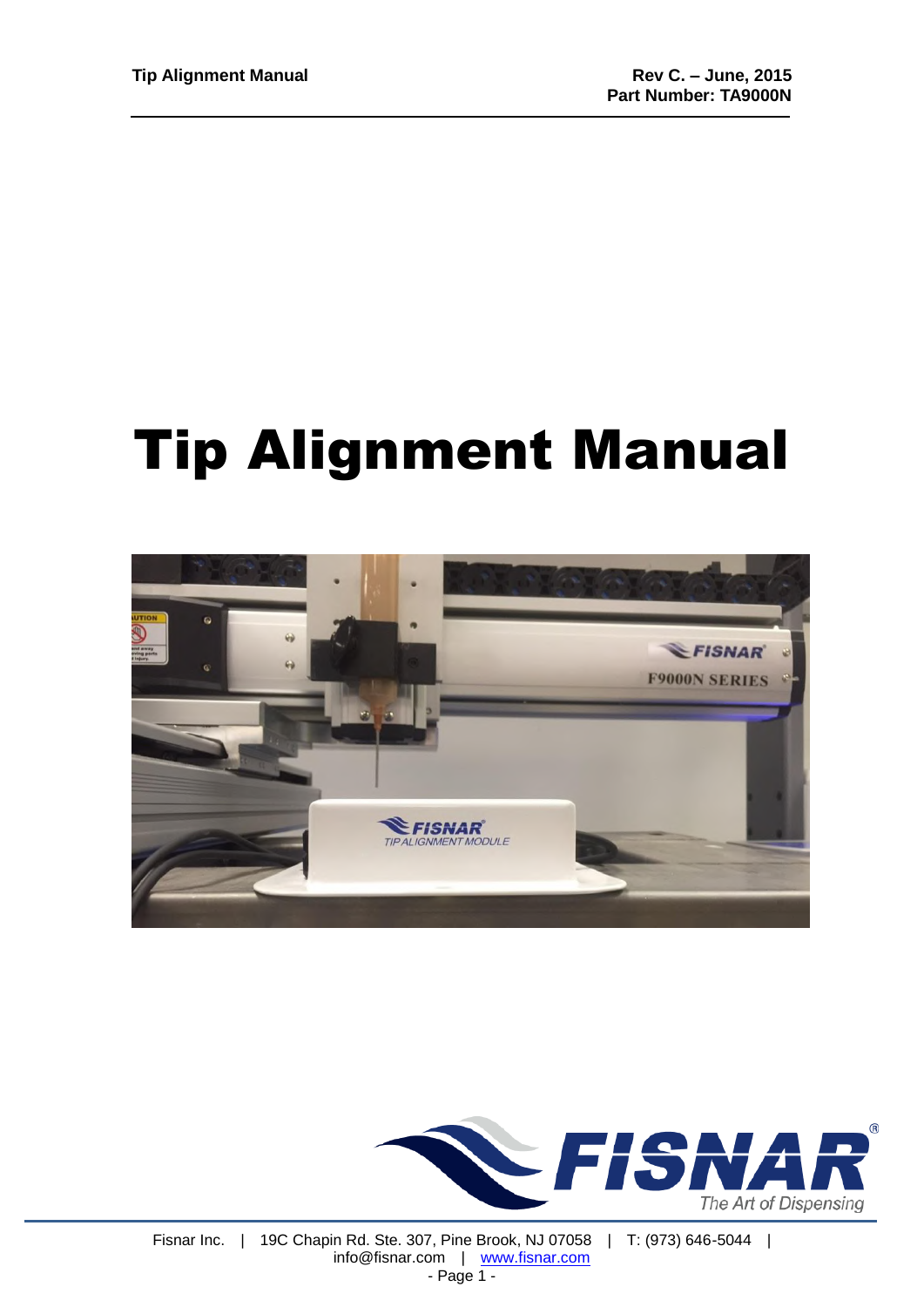| 12  |  |
|-----|--|
| 1.3 |  |
| 1.4 |  |
| 1.5 |  |
| 1.6 |  |
| 1.7 |  |
|     |  |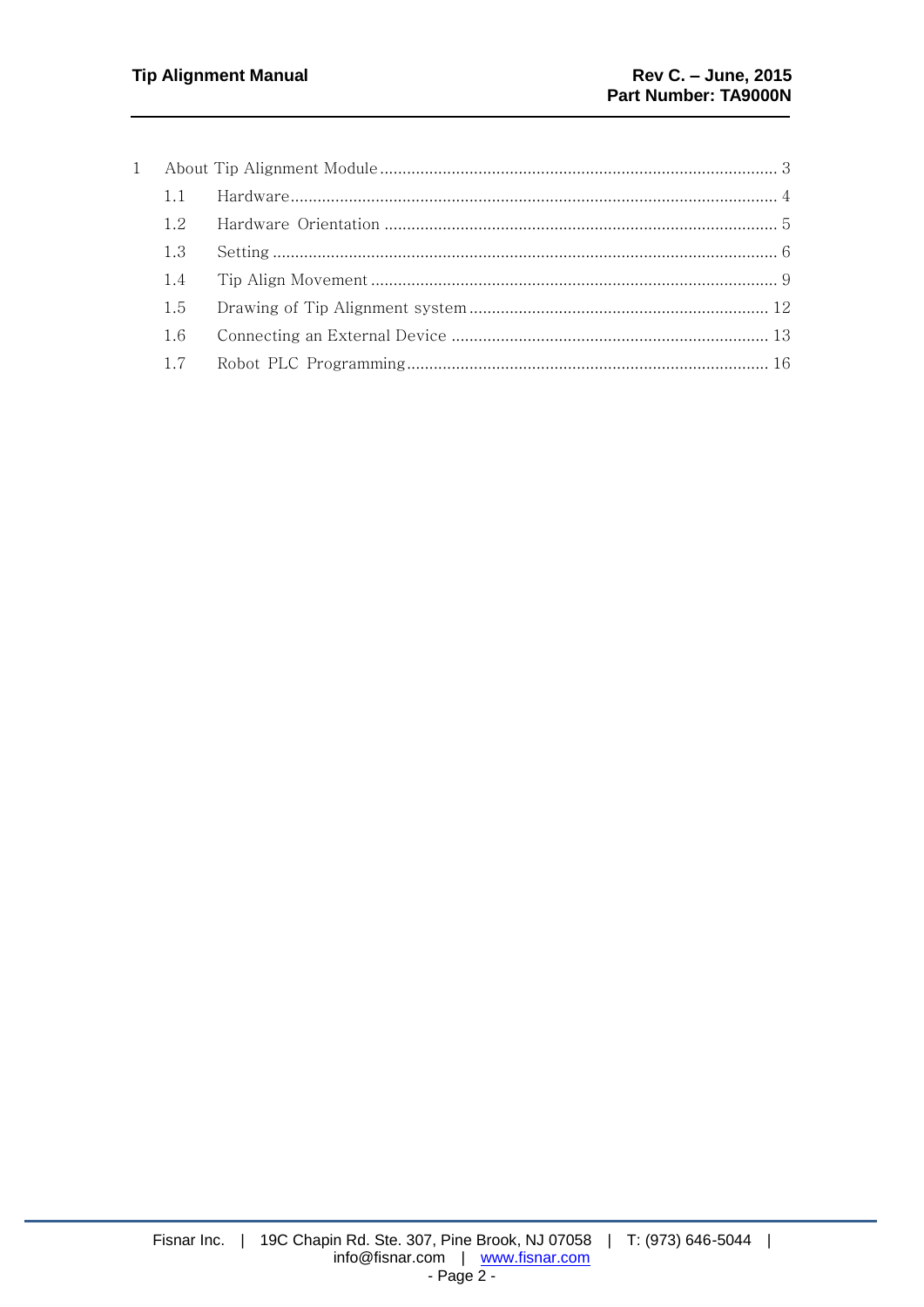# <span id="page-2-0"></span>**1 About Tip Alignment Module**

The Tip Alignment Module use sensors to check position of the dispensing tip and will correct position if tip is changed or damaged. The Sensors are connected to the user Input port on the back of the F9000N controller.

The Sequence of Tip Alignment is

- 1) Set Tip-searching start position (only first time)
- 2) Set Sensor input, tip searching speed, Tip end position (only first time)
- 3) Run base tip alignment.
- 4) Create dispensing program.
- 5) Run program
- 6) After tip change, run Auto tip alignment.

The Tip Alignment only affects the current program. So if a new program is created, Base tip alignment for the new program must be completed.

Minimum Robot Software Required for Tip Alignment Module: Version 15.3A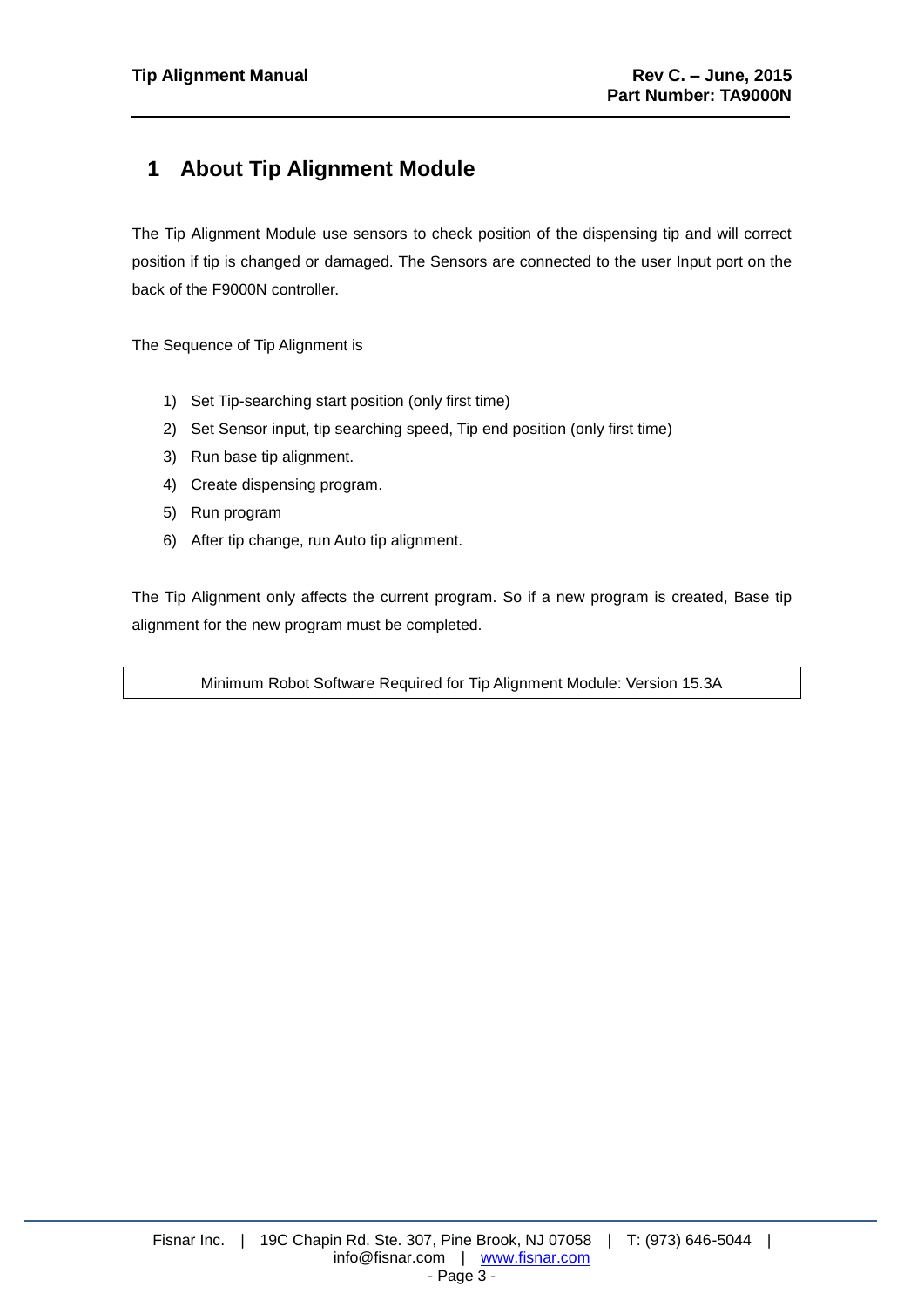#### <span id="page-3-0"></span>**1.1 Hardware**

| Type            | <b>Sensor Specification</b>       | Align Dimension | Sensor Number |
|-----------------|-----------------------------------|-----------------|---------------|
|                 | <b>Fiber Optic</b>                | XYZ             |               |
| Accuracy        | $0.1$ mm                          |                 |               |
| Speed           | $0.3 - 1$ mm/sec                  |                 |               |
| Diameter of tip | $0.265$ mm < Tip diameter < 10 mm |                 |               |

\*\*\* Tip must be vertical. If not, the alignment device cannot be used.



Output cable of sensor must be connected to User Input port on the back of the F9000N controller.

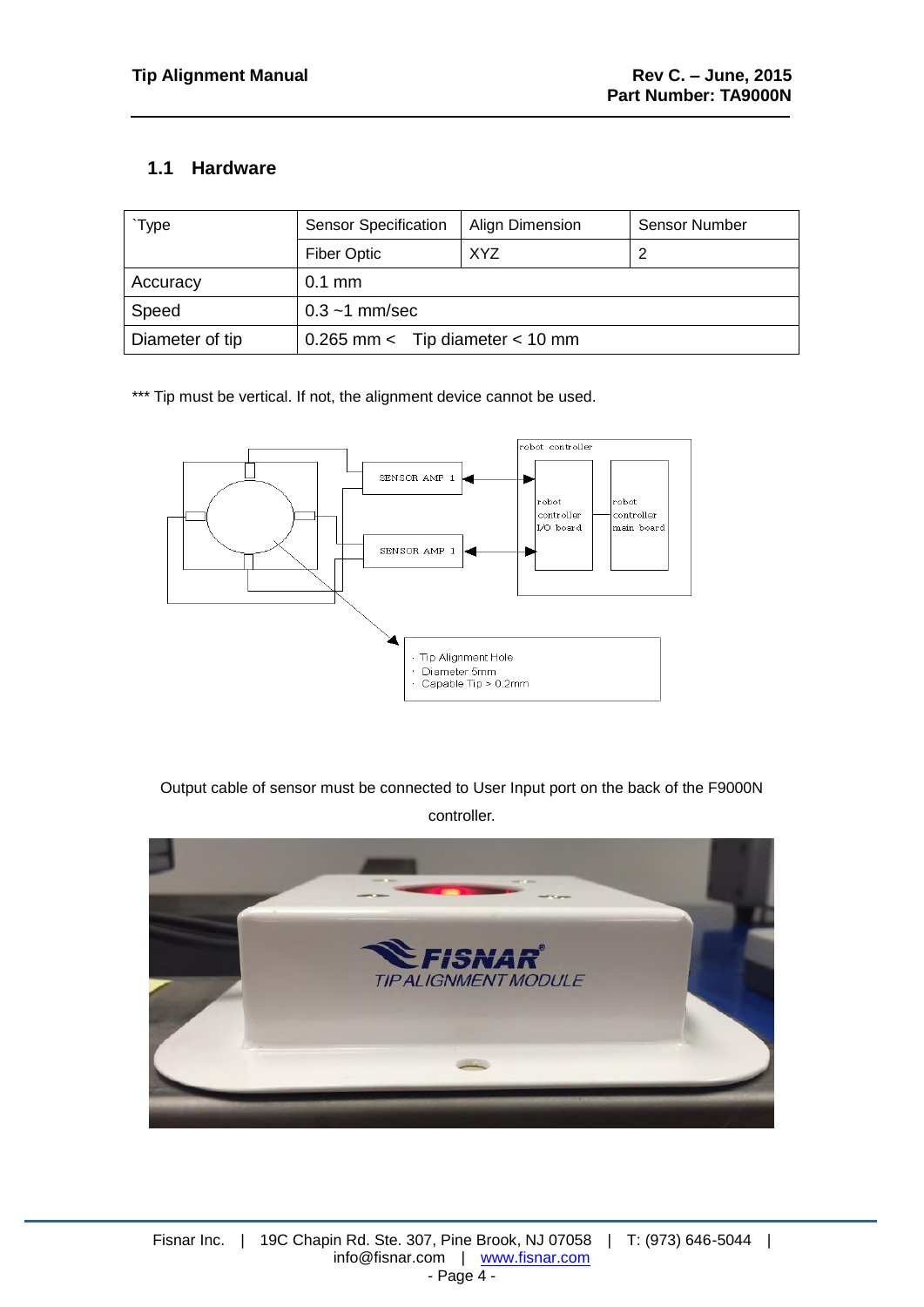#### <span id="page-4-0"></span>**1.2 Hardware Orientation**

To achieve optimal results when running the device, please position the Tip Alignment Module forward with the front sensors facing you as shown below. This will increase accuracy as well as improve ease of operation.

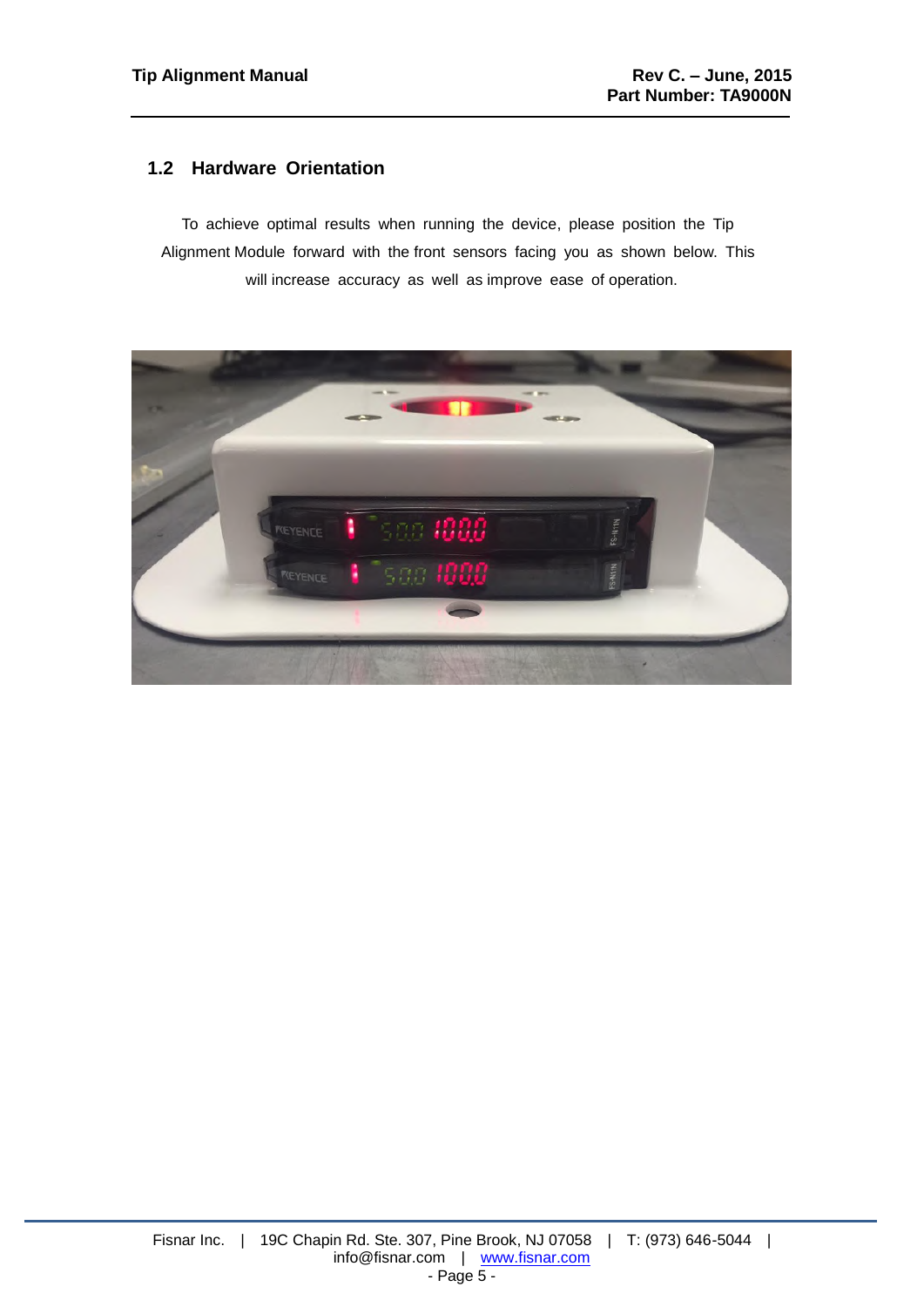## <span id="page-5-0"></span>**1.3 Setting**

Please follow the following instructions to set up and run the Tip Alignment Module.

|                 | <b>Command</b>                                                                                                                                                                                                        | <b>Display</b>                                                                       |  |
|-----------------|-----------------------------------------------------------------------------------------------------------------------------------------------------------------------------------------------------------------------|--------------------------------------------------------------------------------------|--|
| $\mathbf{1}$    | Turn on Controller.                                                                                                                                                                                                   | Press Home Key<br>To Find Origin                                                     |  |
| $\overline{2}$  | Home<br>Press the Home key $\lfloor \frac{1}{R} \rfloor$ and find the robot origin.                                                                                                                                   | ADDR: 0<br>PROG: 0<br><b>EMPTY</b><br>X: 0<br>Y: 0<br>Z: 0<br>R: 0                   |  |
| 3               | <b>Mode</b><br>Press the Menu 2 key Menu2 on the teach pendant.                                                                                                                                                       | 1. Point Utility<br>2. Group Utility<br>3. Program Utility<br>4. Memory Utility      |  |
| 4               | PgDn<br>$+10$ on the<br>Select 2. Group Utility and Press PgDn key<br>teach pendant.                                                                                                                                  | 5.Set Tip Align<br>6. Auto Tip Align<br>7. Auto Z Align                              |  |
| 5               | 5. Select Set Tip Align.                                                                                                                                                                                              | 1. Set Tip Start Pos<br>2. Set Base Tip Pos<br>3. Seach Speed<br>4.1/O<br>5. Tip End |  |
| $6\phantom{1}6$ | Select 1.Set Tip Start Pos.<br>Jog Tip to Sensing hole and lower the Z Axis until the<br>sensors give approx. a zero value reading. Press the<br>Enter key.<br>This position will be start position of Tip searching. |                                                                                      |  |
|                 | Note: For better results, please try to center the tip as<br>much as possible using the sensor readings.                                                                                                              |                                                                                      |  |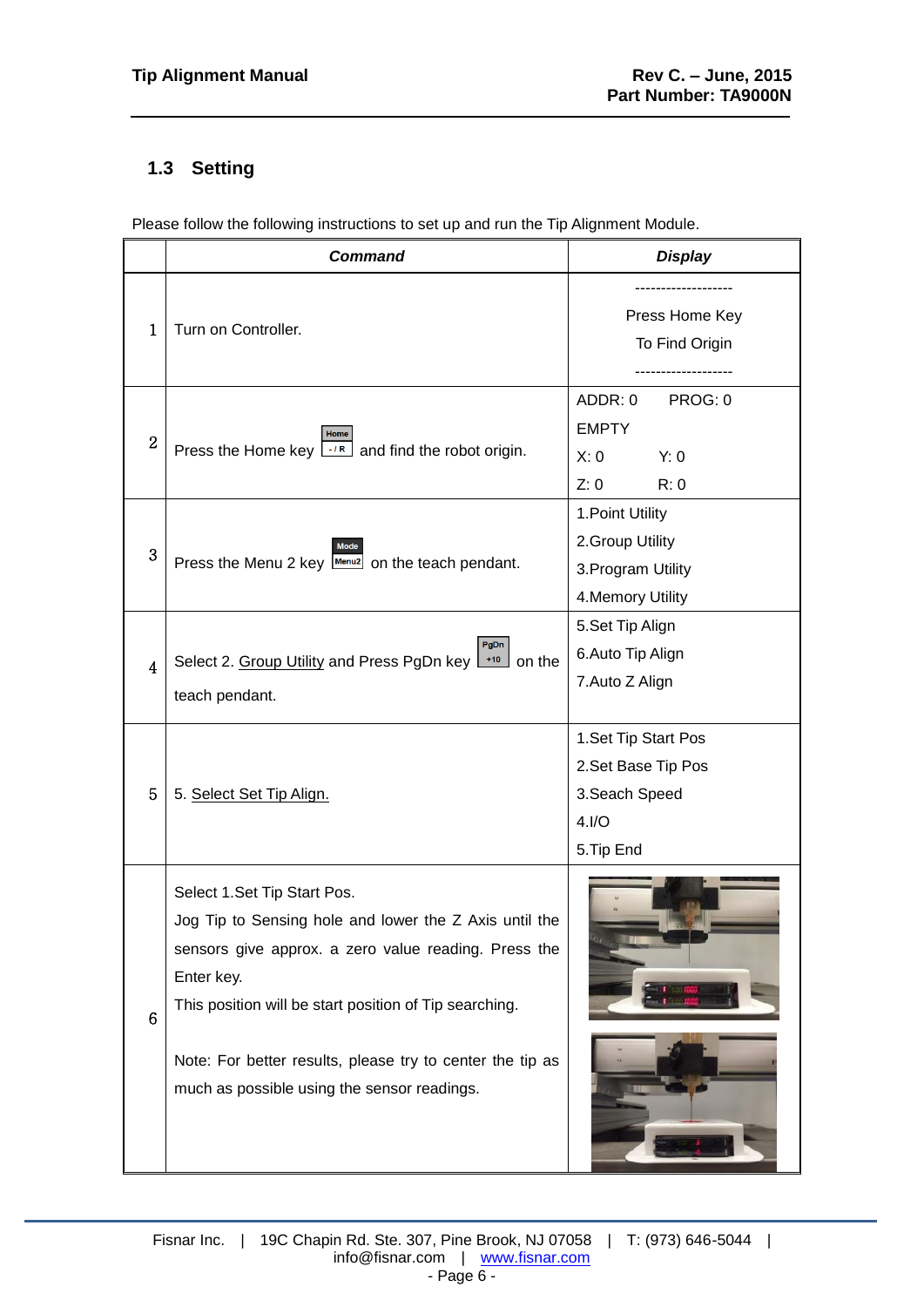|                 | <b>Command</b>                                                                                                                                                                                               | <b>Display</b>                                                                  |
|-----------------|--------------------------------------------------------------------------------------------------------------------------------------------------------------------------------------------------------------|---------------------------------------------------------------------------------|
| 8               | Select 3. Search Speed and input search speed<br>$(1mm/sec - 3mm/sec).$<br>Press ESC and select 1. Yes to confirm                                                                                            | Search Speed<br>1<br>Speed: 3.0 mm                                              |
| 9               | Select 4. I/O<br>Input User Input number of each Axis.<br>See sensor input on the right for correct sensor setup.<br>Press ESC and select 1. Yes to confirm.                                                 | Set Input Mode ]<br>L<br>X Sensor In: 0<br>Y Sensor In: 1<br>$Z$ Sensor $In: 0$ |
| 10              | Select 6. Tip End<br>Teach position which Tip will move after Tip Align<br>process. Press the Enter key to register the position.                                                                            | Set Tip End Pos                                                                 |
| 10 <sub>1</sub> | Select 2. Set Base Tip Pos.<br>And select 1. XYZ Pos<br>The Tip will Move to Start Position and start the Tip<br>search.<br>It will register the Tips position of current program.                           | Set XYZ Pos<br>1.<br>Set Z Pos<br>2.                                            |
| 11              | Initial Tip Alignment setup is now complete. Proceed to<br>create dispensing program.                                                                                                                        |                                                                                 |
| 12 <sup>1</sup> | If Tip Position is damaged or changed,<br>select<br>Menu2>2.Group Utility> 6. Auto Tip Align.<br>This will run the Auto Tip Alignment and all program<br>positions will be adjusted to the new tip position. |                                                                                 |

Tip Alignment will only affect the current program. For each program, Set Base Tip Position must be done.

The sequence is Set Base Tip Position. -> Teaching User Program -> Running User Program -> if Tip is exchanged, Execute Auto Tip Align.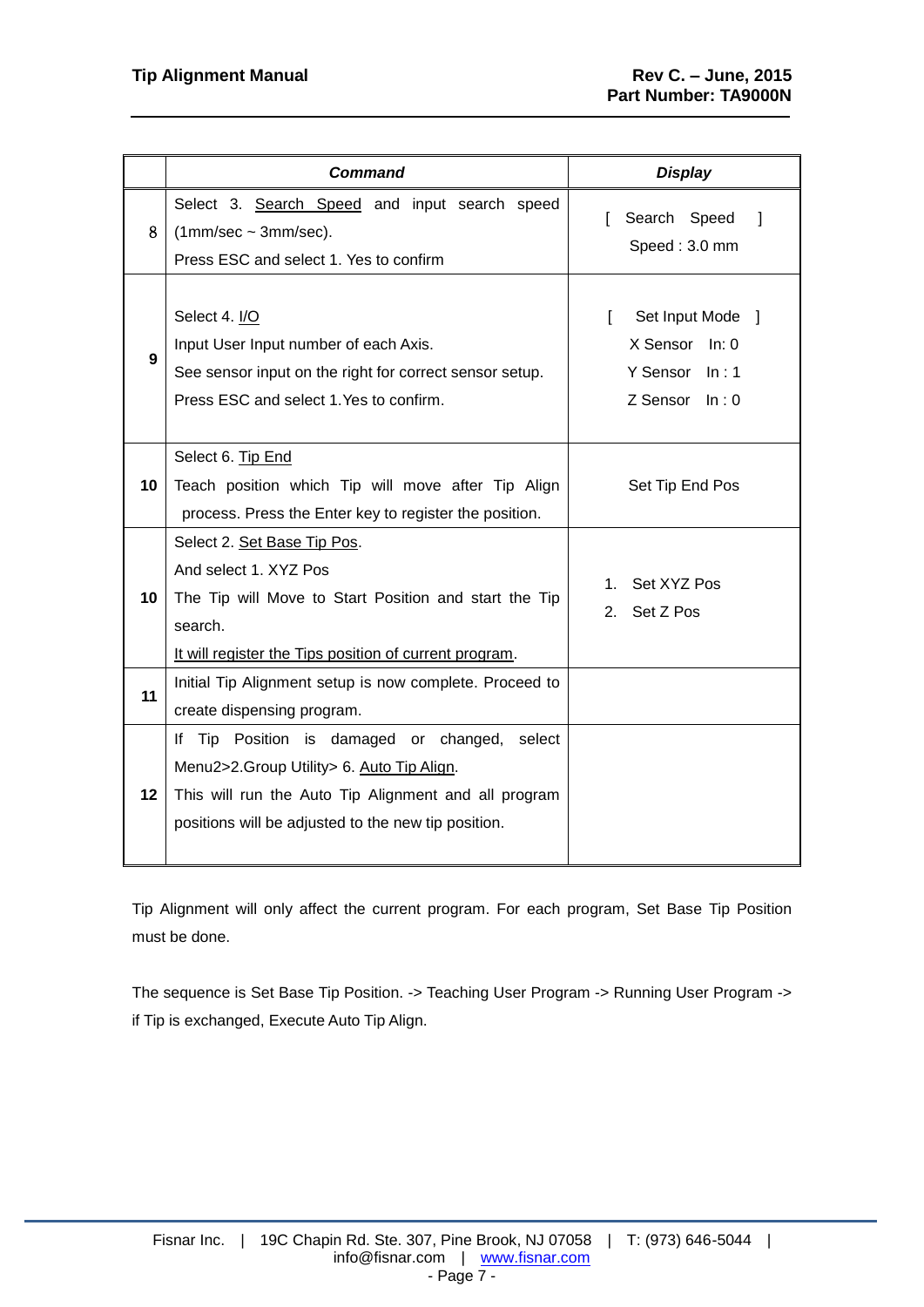# **Tip Alignment Sequence**



Example. Program 0 and program 1 are using nozzle 0 with the same Set Base Tip Position. If nozzle 0 is changed to nozzle 1,

To use program  $0 \Rightarrow$  load program  $0 \Rightarrow$  run Auto Tip Align.

To use program 1 => load program 1 => run Auto Tip Align.

As long as the new nozzle is activating the sensors, each program will be offset to run with nozzle 1.

If a new program is added, must use Set Base Tip Position with nozzle 1 to get the tips initial value. If the nozzle is changed again to nozzle 2, Tip alignment will offset each program and correct each position.

To use program  $0 \Rightarrow$  load program  $0 \Rightarrow$  run Auto Tip Align. To use program  $1 \Rightarrow$  load program  $1 \Rightarrow$  run Auto Tip Align. To use program 2 => load program 2 => run Auto Tip Align. To use program  $3 \Rightarrow$  load program  $3 \Rightarrow$  run Auto Tip Align.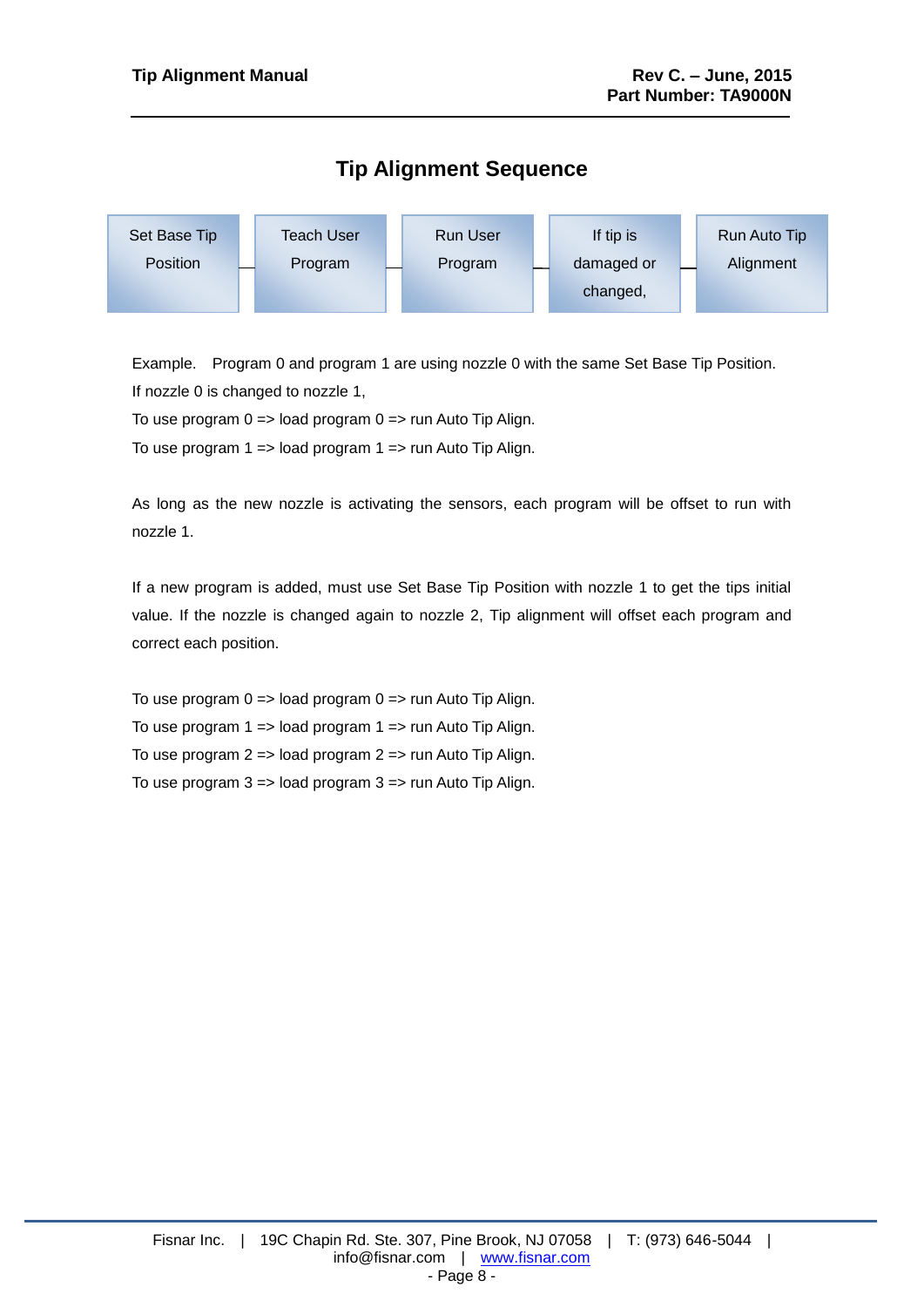#### <span id="page-8-0"></span>**1.4 Tip Align Movement**

As the tip moves, it is triggering the sensors and its position is being recorded. If the Tip Alignment fails, make sure the tip is triggering the sensor as it moves in the X and Y direction. This can be easily done by adjusting the starting position of the tip in the Set Tip Start position command. Make sure both sensors are giving low values when tip is in starting position to ensure accuracy of the Tip Alignment Module.

① Move to Start Position of Tip Searching



② Searching X Axis sensor.

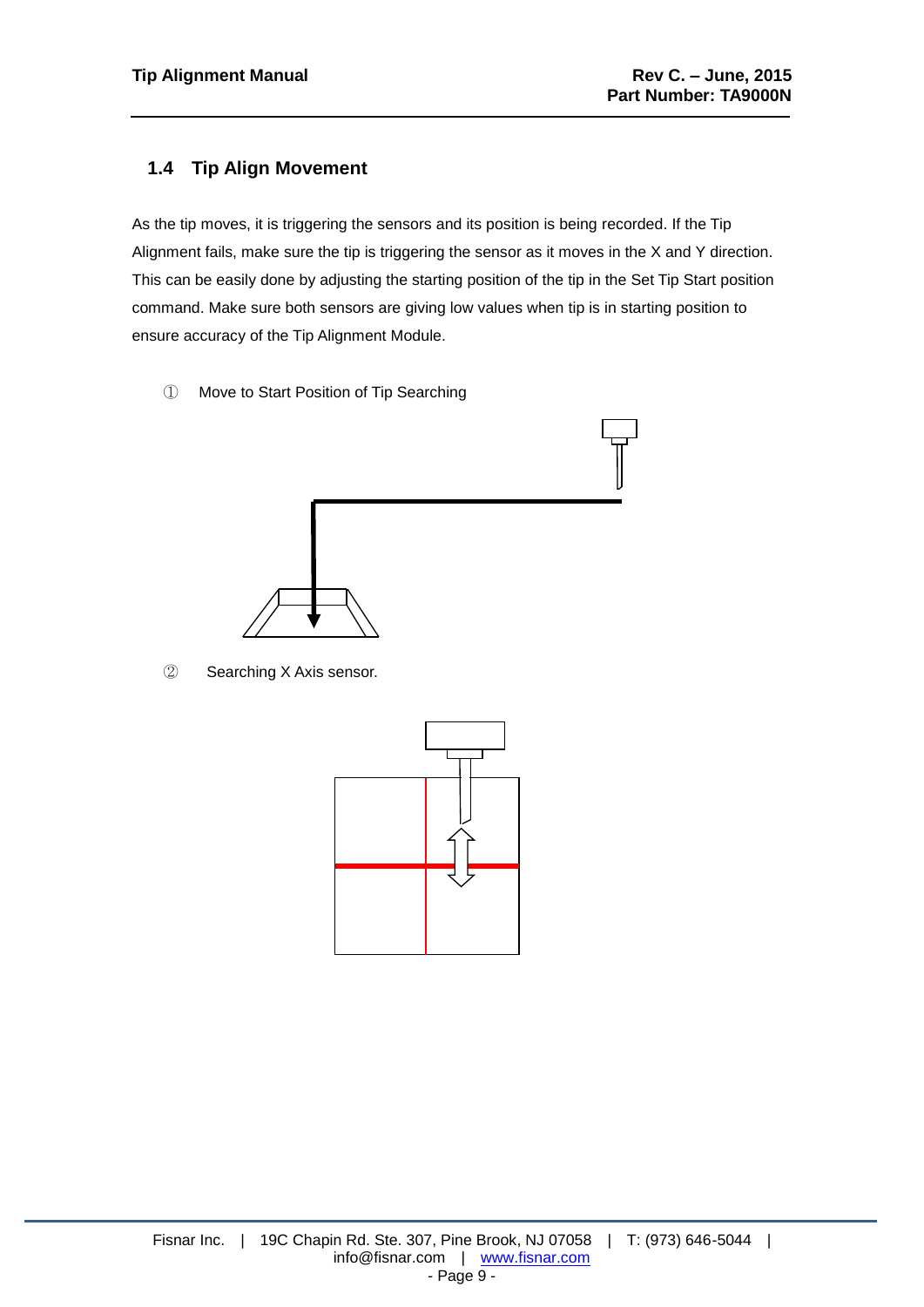③ Searching Y Axis sensor.



④ Moves to Center of Searching zone.



⑤ Find Z Axis Tip position,

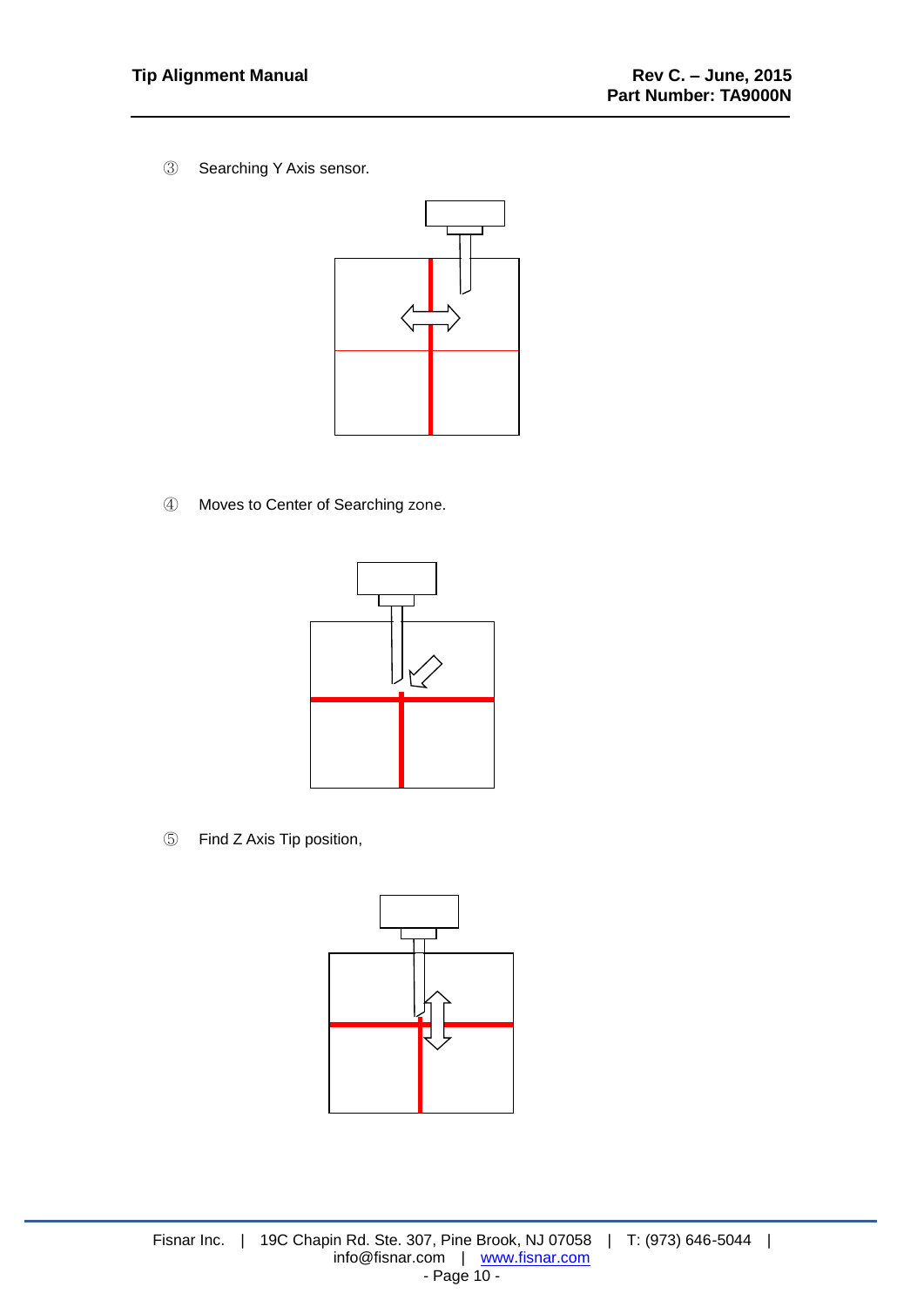⑥ Move to Tip End Position.



Tip End Position is not exclusive to each program. If changing between multiple programs, it is recommended to set the Tip End Position of all programs in the same general position.

⑦ Tip Alignment is complete. Offset values should be applied to the current program.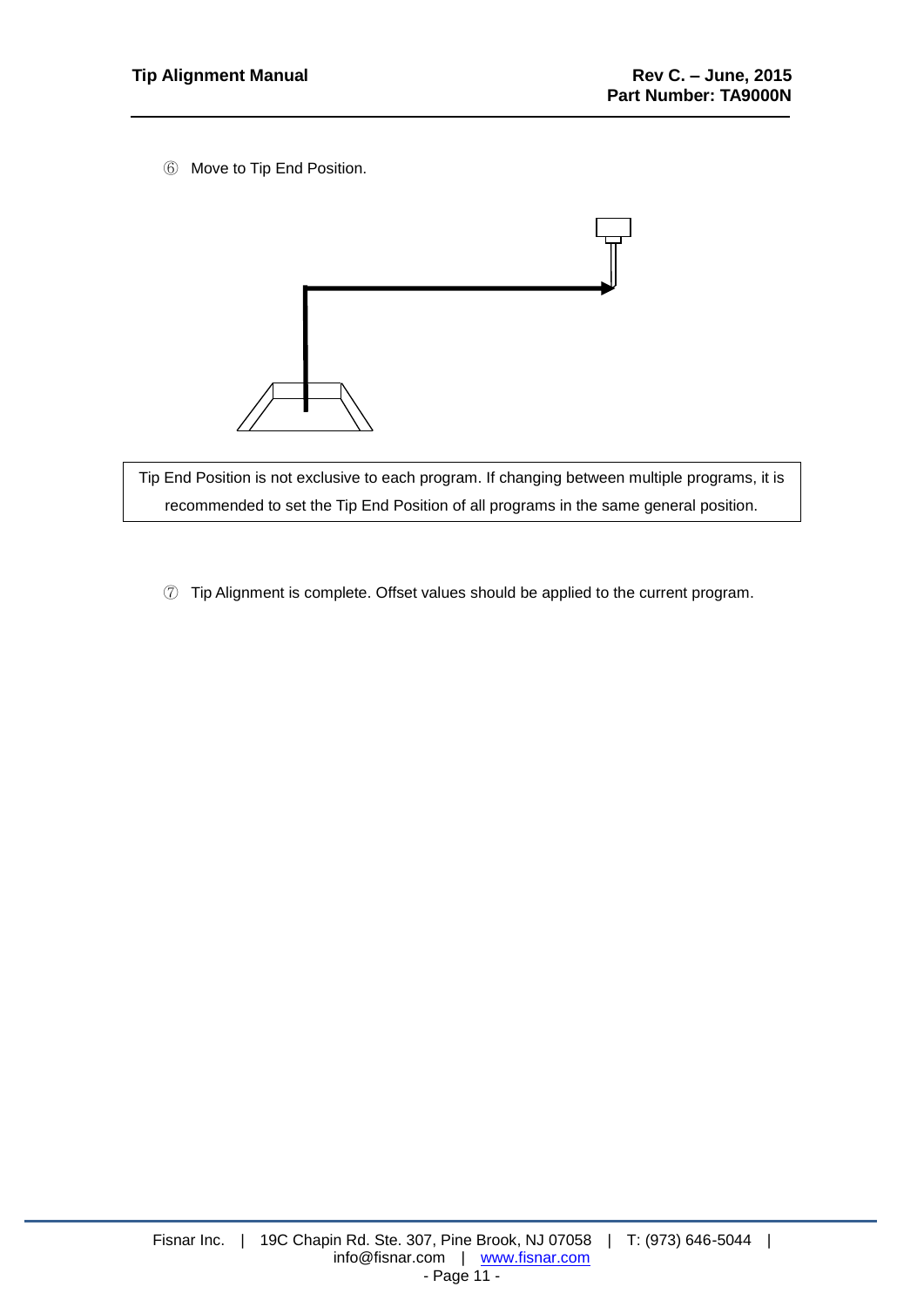<span id="page-11-0"></span>

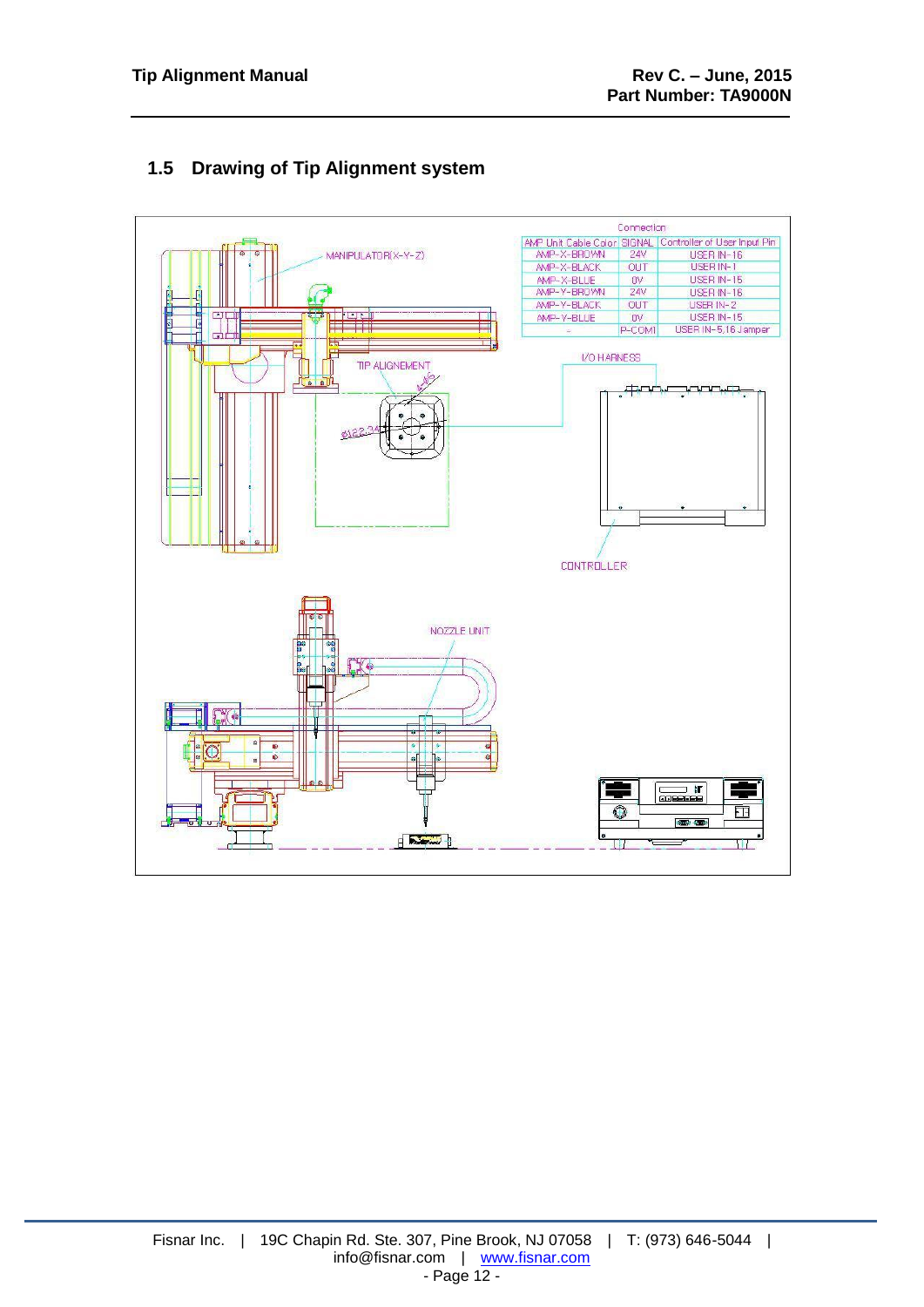#### <span id="page-12-0"></span>**1.6 Connecting an External Device**

Please refer to the following diagrams for input and pin locations.

Example. Connect an external start/stop button by connecting the device to Pin 34(IN 5) and Pin 30(G) on the connector. By doing this, the Auto Tip Alignment function will check tip position whenever the button signal is sent. This will allow the Tip Alignment Tool to be better integrated into more complex systems.

Note: To active the device, the F9000N robot must be in run mode.



Input Circuit and External Interface Circuit (1st ~16th contact): **CN2 Connector**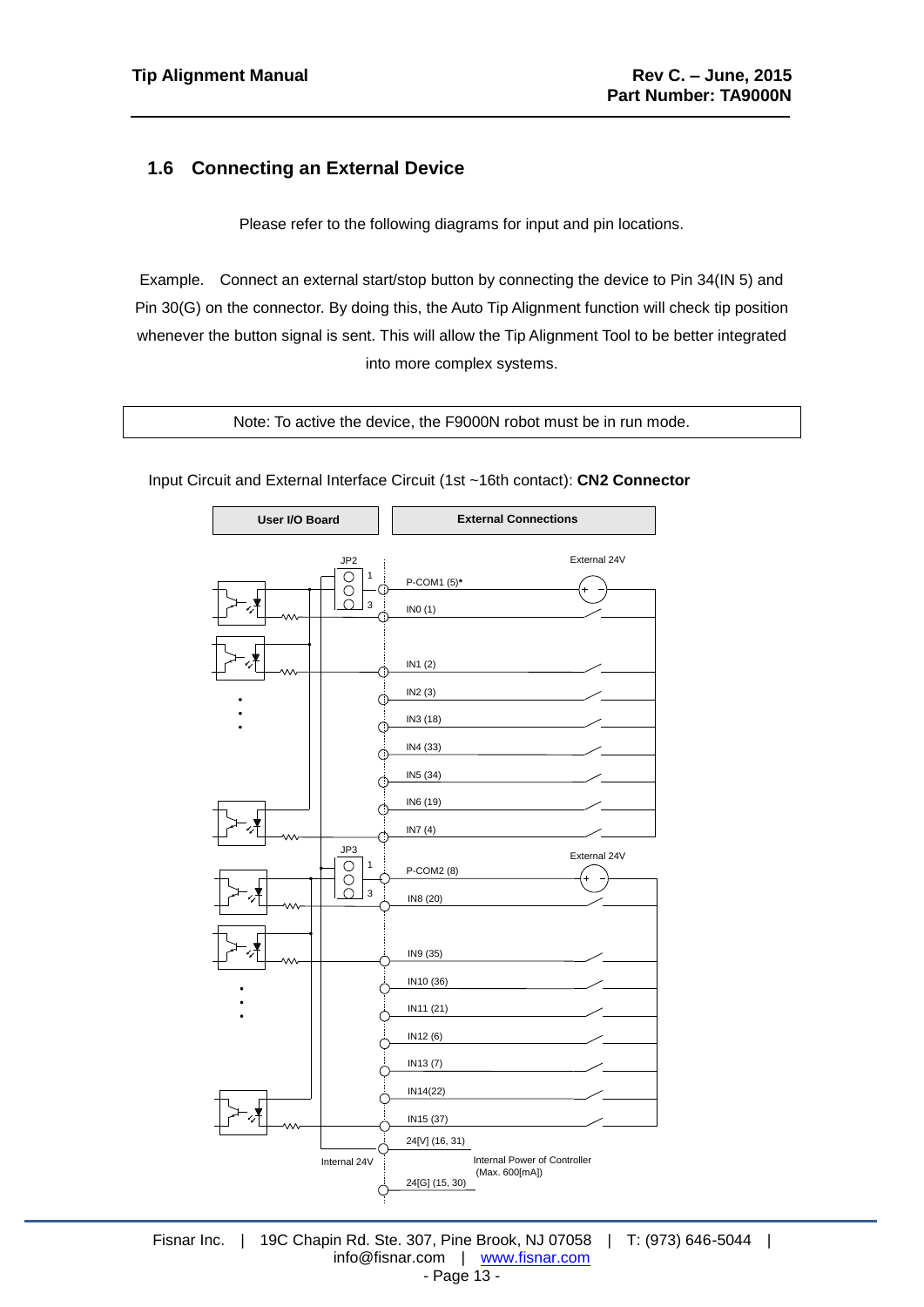

Input Circuit and External Interface Circuit (17th ~ 32nd contact): **CN2 Connector**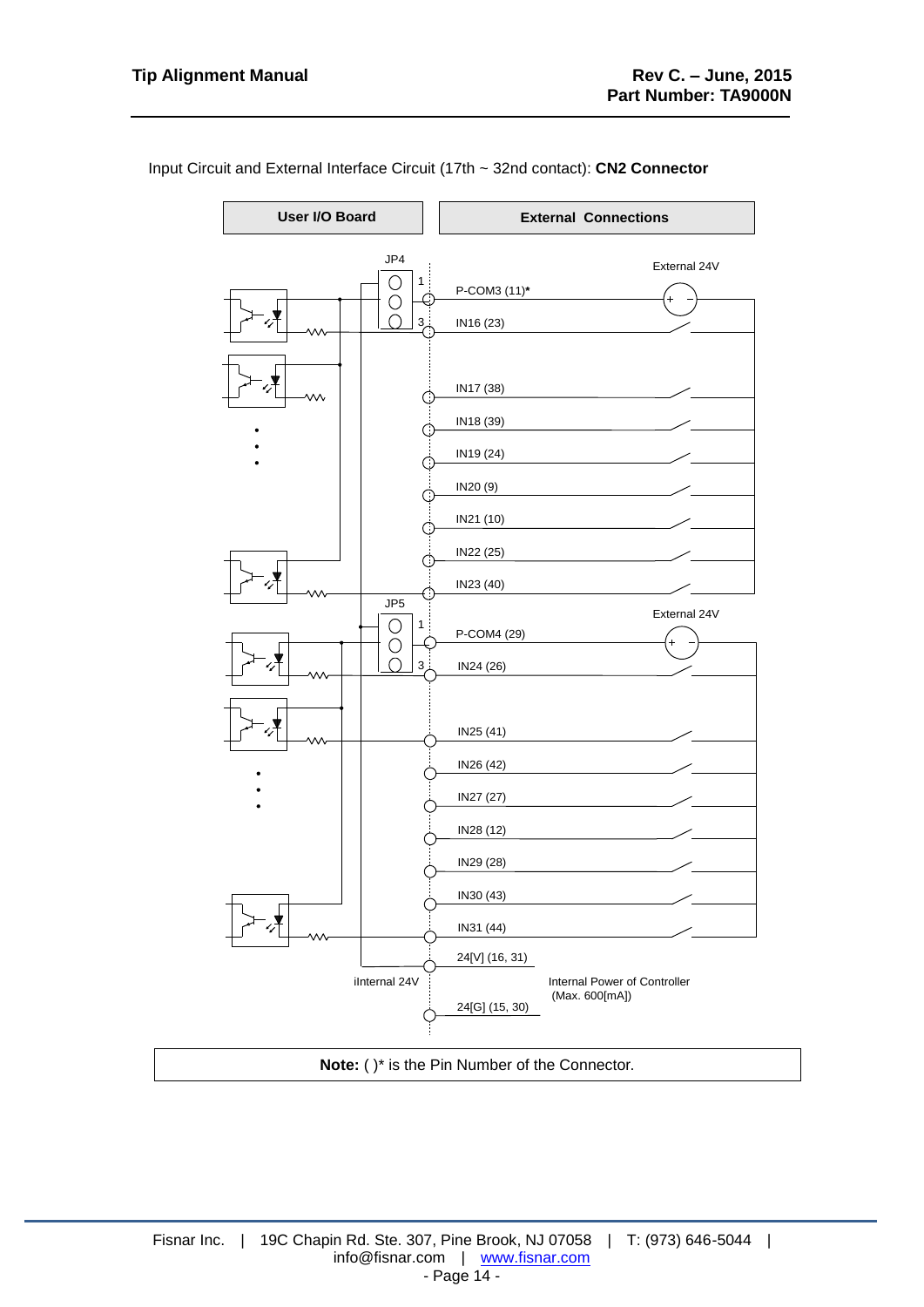

Pin Arrangement and Specification of the Connector

Connector specification:

CN2: D-Sub, 44Pin, Female, Right Angle Type

CN3: D-Sub, 44Pin, Male, Right Angle Type

**Note 1:** When you connect the CN2 connector with external device, use D-Sub, 44Pin, Male, Solder Type. **Note 2:** When you connect the CN3 connector with external device, use D-Sub, 44Pin, Female, Solder Type. **Note 3:** When you wire the external power, please make sure the connection of D.C 24 [V] polarities are properly assigned. **Note 4:** If wiring is not properly done, the internal circuit element may be damaged. Take precaution of the polarity of the common terminal.

Please refer to the F9000N robot manual for additional information.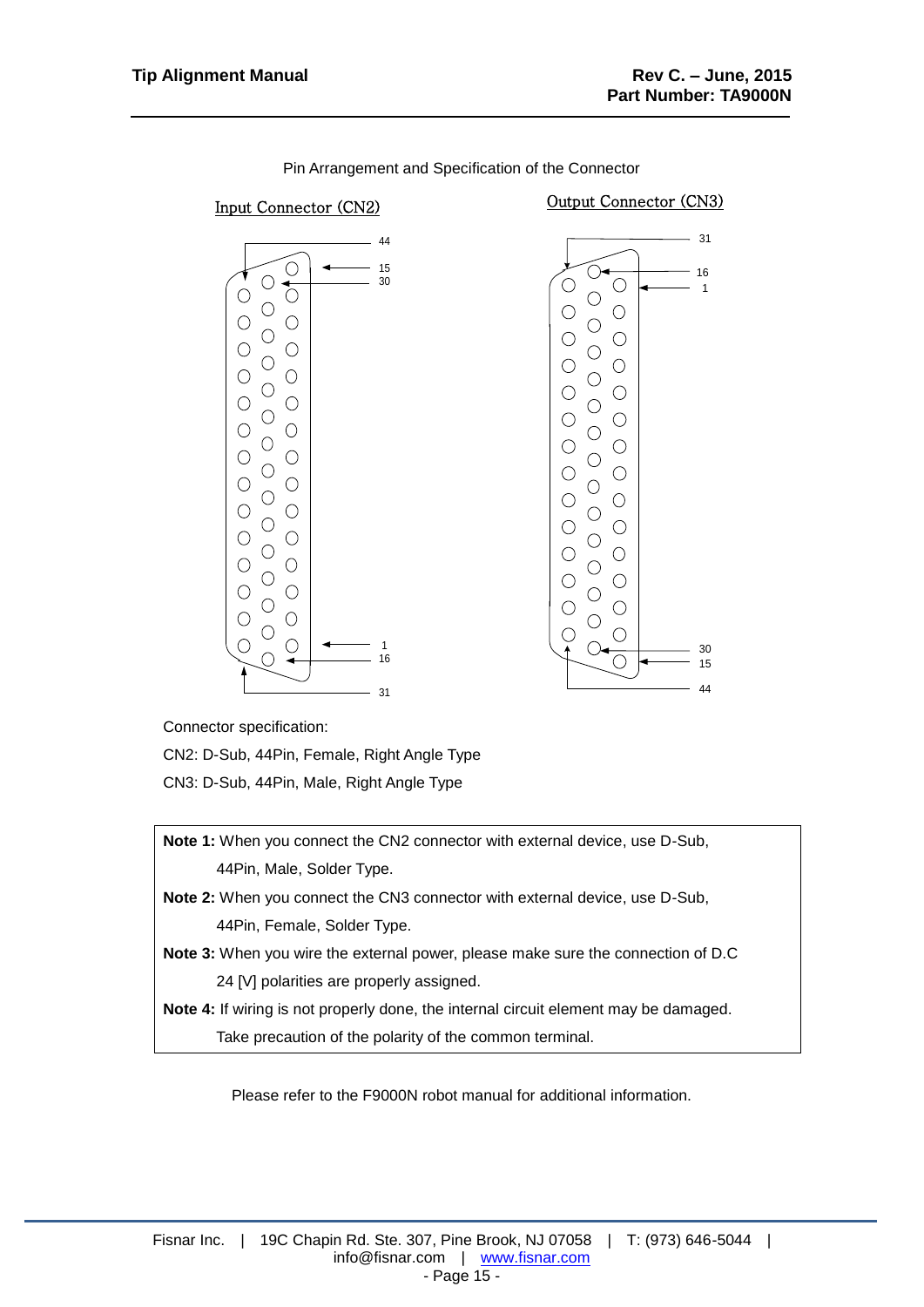## <span id="page-15-0"></span>**1.7 Robot PLC Programming**

Once your external device is setup, a small PLC program must be written to activate the external input. The robot will receive a signal from the external device and by manually setting Input 5 using the robot PLC, the Tip Alignment Module will run.

# **LD X5 OUT H52 END**

|              | <b>Instruction</b>                                                                                                                           | <b>Display Shows</b>                                                          |
|--------------|----------------------------------------------------------------------------------------------------------------------------------------------|-------------------------------------------------------------------------------|
| 1            | Turn On the controller and set it in Run Mode.                                                                                               | PROG:00<br>AUTO<br>Press Move Key<br>Cycle Counter: 0<br>AU/ST PLC Clear Mode |
| $\mathbf{2}$ | Select Mode by pressing the Mode/Menu 2 key.                                                                                                 | Press Home Key<br>To Find Origin                                              |
| 3            | Press the Home/-/R key. The robot will move to the<br>home position.                                                                         | PROG:00<br>ADDR:0<br>EMPTY<br>Y:0<br>X:0<br>Z:0<br>R:0                        |
| 4            | Press Menu 1 key, then press PgDn key three times,<br>to go to page 4 of the menu. Finally, press the numeric<br>key 1 (for: PLC File Edit). | PLC FILE NO [ ]                                                               |
| 5            | Press any numeric key from 0 to 9, for example 1, and<br>press the ENT key.                                                                  | ADDR:0<br>PLC 1<br>i<br>EDIT GROUP PGDEL                                      |
| 6            | Select EDIT by pressing the F1/Setup key.                                                                                                    | ADDR:0 PLC 1<br>i<br>PROG CTRL MV<br>DMV                                      |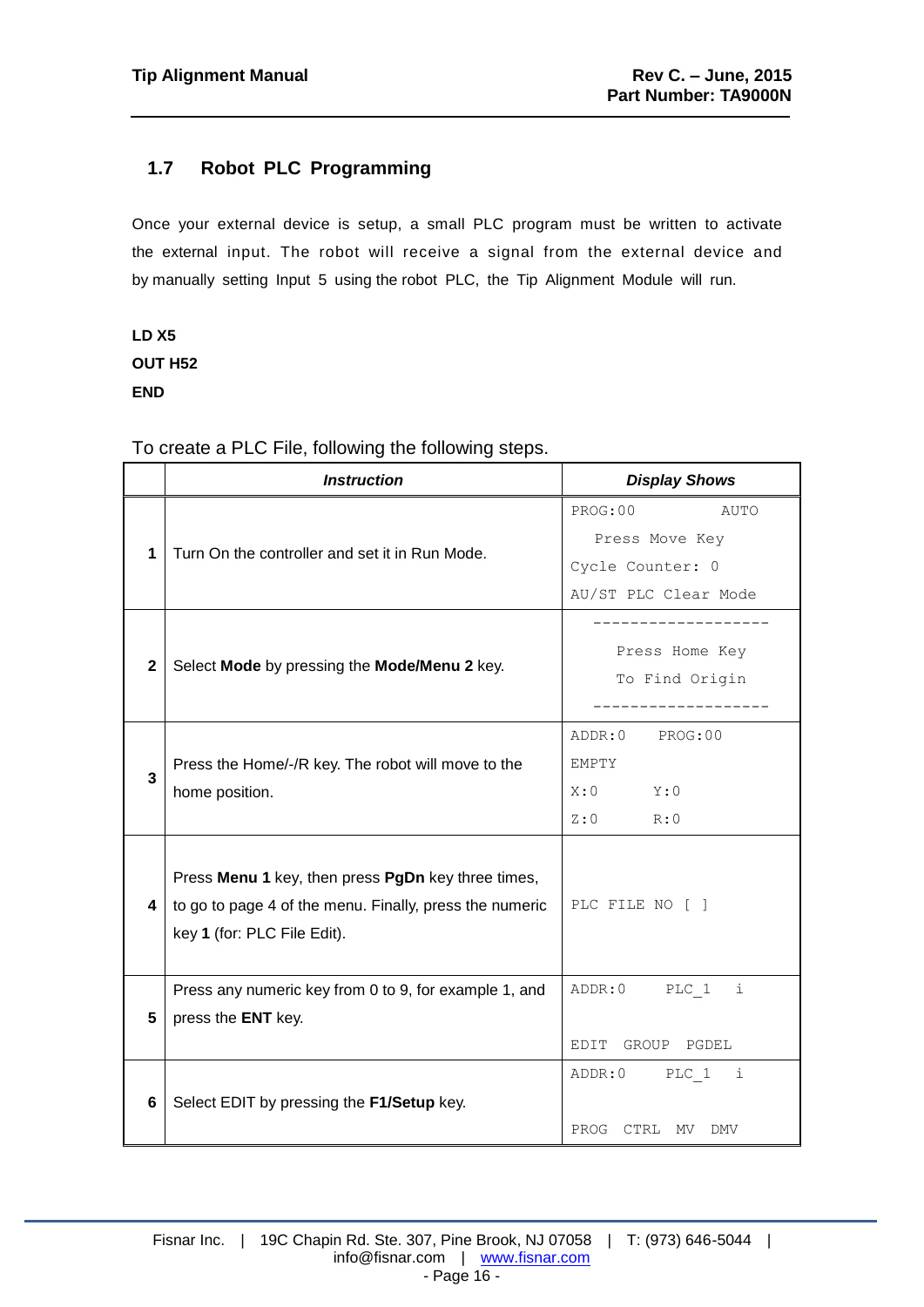| <i><u><b>Instruction</b></u></i>                 | <b>Display Shows</b> |
|--------------------------------------------------|----------------------|
| The different commands can be accessed using the |                      |
| 7   F1, F2, Menu1 and Menu2 keys.                |                      |
|                                                  |                      |

The following is a list of the commands found under **PROG, CTRL, MV, DMV.** (Use /-1 and /+1 keys to go from one group of commands to another. Use ESC key to exit from the displayed group of commands).

## **PROGRAM**

| <b>NAME</b>          | <b>MEANING</b> | <b>FUNCTION</b>                                                         |  |
|----------------------|----------------|-------------------------------------------------------------------------|--|
| <b>AND</b>           | And            | Serial connection of logical operation (A contact).                     |  |
| OR.                  | 0r             | Parallel connection of logical operation (A contact).                   |  |
| <b>NOT</b>           | Negation       |                                                                         |  |
| LD.                  | Load           | Start operation at A (Normal open) contact.                             |  |
| <b>OUT</b>           | Out            | Output of the operation result.                                         |  |
| <b>PULS</b><br>Pulse |                | If input contact value changes to On status, this output will be given  |  |
|                      |                | during 1 Scan Time.                                                     |  |
| <b>SET</b>           | Set            | If input is turned On, the output contact is maintained with On state.  |  |
| <b>RESET</b>         | Reset          | If input is turned On, the output contact is maintained with Off state. |  |
|                      |                |                                                                         |  |

# **CTRL**

| <b>NAME</b> | <b>MEANING</b>  | <b>FUNCTION</b>                                                             |  |
|-------------|-----------------|-----------------------------------------------------------------------------|--|
|             | Timer           | This is used to control time and is On Delay Timer.                         |  |
| C           | Counter         | This is used to count the number and is Down Counter. When the enable       |  |
|             |                 | signal is turned Off, the current value will be reset to the setting value. |  |
|             |                 | Input after counting is finished will be ignored.                           |  |
| <b>MC</b>   |                 | Master Control Set.                                                         |  |
| <b>MCR</b>  | <b>MC Reset</b> | Master Control Reset.                                                       |  |
| D           | Data            | Sets Data value for counter and timer.                                      |  |
| <b>BK</b>   | <b>Block</b>    |                                                                             |  |
| <b>END</b>  | End             | Marks the end of the program.                                               |  |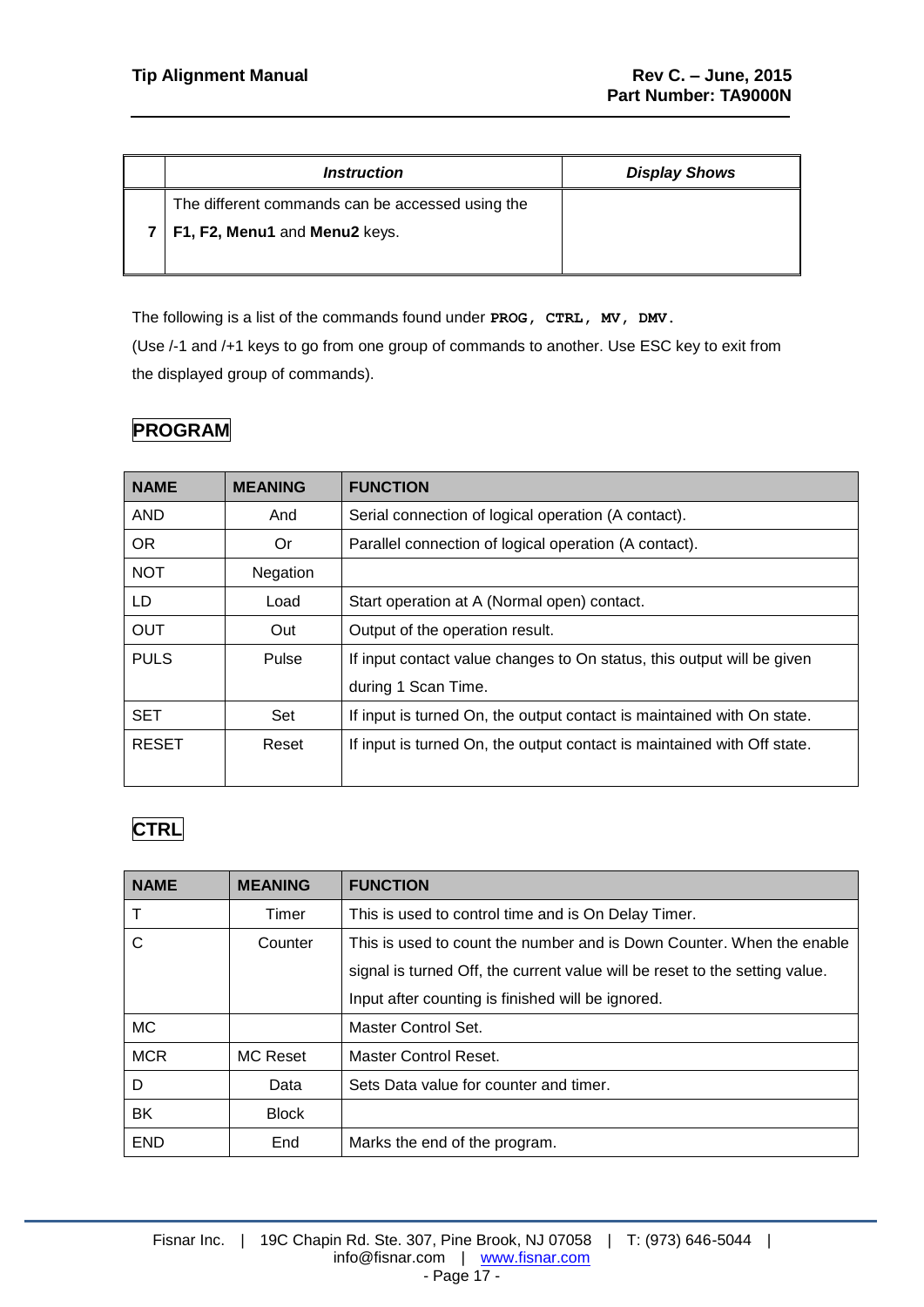| <b>MV</b>                              |                |                                                                     |  |
|----------------------------------------|----------------|---------------------------------------------------------------------|--|
| <b>NAME</b>                            | <b>MEANING</b> | <b>FUNCTION</b>                                                     |  |
| <b>MOV</b><br>Move 16bit               |                | This is used to move data from a 16 bit register (B or D)           |  |
|                                        | data           | to another 16 bit Register (B or D)                                 |  |
|                                        |                | ex: MOV B100 D100 $(D100 = B100)$                                   |  |
| <b>ADD</b>                             | Add two 16bit  | This is used to add data of two 16 bit register (B or D)            |  |
|                                        | data           | and store the result to another 16 bit Register (B or D)            |  |
|                                        |                | ex: ADD B100 D30 D40 $( D40 = B100 + D30)$                          |  |
| <b>SUB</b><br>Subtract two             |                | This is used to subtract data of two 16 bit register (B or D)       |  |
|                                        | 16bit data     | and store the result to another 16 bit Register (B or D)<br>ex: SUB |  |
|                                        |                | B100 D30 D40 $($ D40 = B100 - D30)                                  |  |
| <b>MUL</b><br>multiply two             |                | This is used to multiply data of two 16 bit register (B or D)       |  |
| 16bit data                             |                | and store the result to another 16 bit Register (B or D)            |  |
|                                        |                | ex: MUL B100 D30 D40 $($ D40 = B100 x D30)                          |  |
| <b>DIV</b><br>divide two<br>16bit data |                | This is used to divide data of two 16 bit register (B or D)         |  |
|                                        |                | and store the quotient to another 16 bit Register (B or D),         |  |
|                                        |                | remainder to Next 16bit Register (B or D)                           |  |
|                                        |                | ex: DIV B100 D30 D40 (D40 = B100 / D30                              |  |
|                                        |                | $D41 = B100 % D30$                                                  |  |
|                                        |                |                                                                     |  |

DMV is 32 bit operation of MV function.